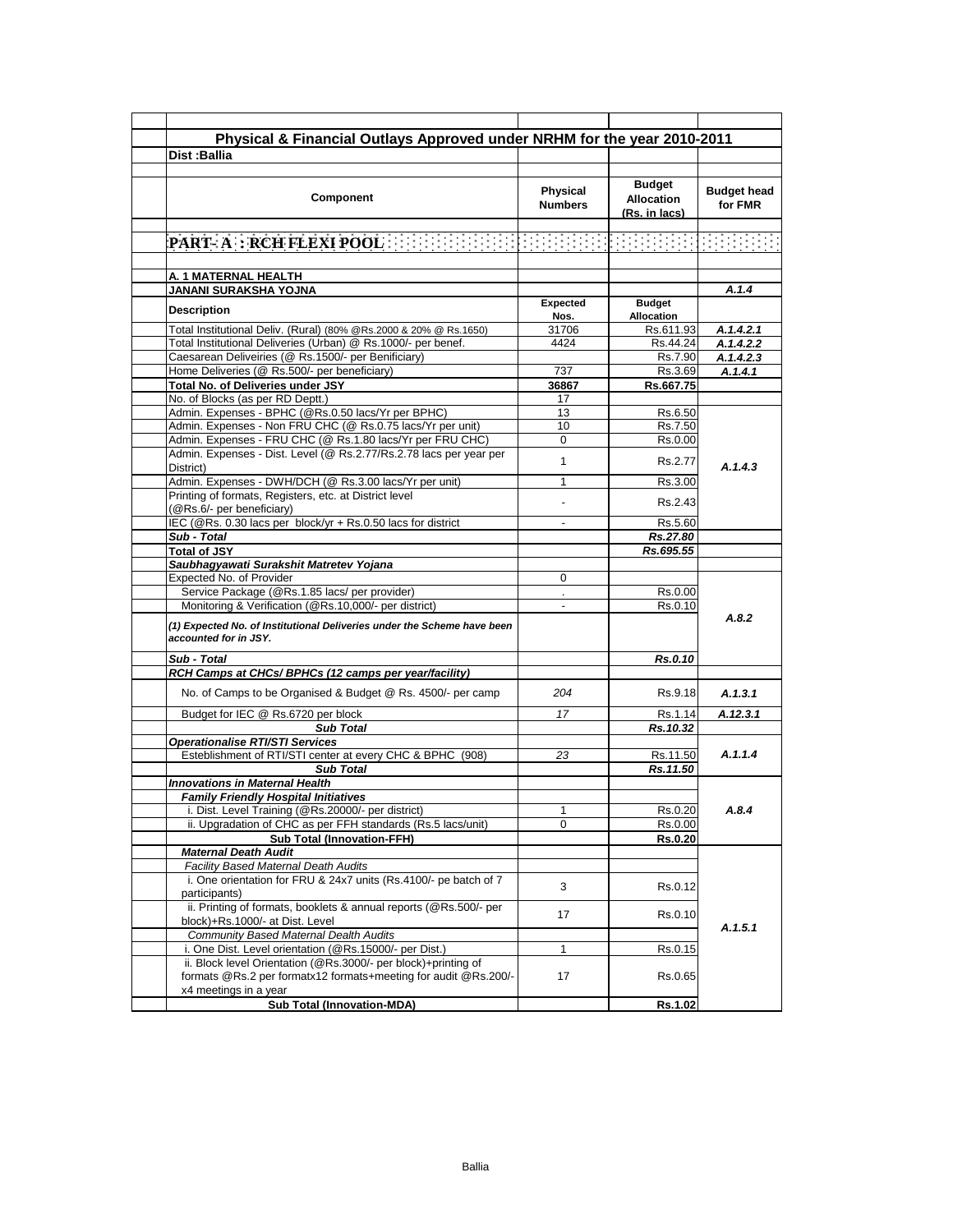| Component                                                                            | <b>Physical</b><br><b>Numbers</b> | <b>Budget</b><br><b>Allocation</b><br>(Rs. in lacs) | <b>Budget head</b><br>for FMR |
|--------------------------------------------------------------------------------------|-----------------------------------|-----------------------------------------------------|-------------------------------|
| <b>Pregnant Women &amp; Child Tracking</b>                                           |                                   |                                                     |                               |
| i. Orientation Workshop                                                              |                                   |                                                     |                               |
| (a) At Dist. Level                                                                   | 1                                 | Rs.0.30                                             | A.10.3                        |
| (b) At Block Level @ Rs.6500/- block                                                 | 17                                | Rs.1.11                                             |                               |
| ii. Printing of formats (730 format/block @Rs.2 per format)                          | 12410                             | Rs.0.25                                             |                               |
| Sub Total (Innovation-Preg. Women & child tracking)                                  |                                   | Rs.1.65                                             |                               |
| <b>Strengthening of Sub Centers Accridited under JSY</b>                             |                                   |                                                     |                               |
| Dissemination meeting in the District @ Rs 5000/-                                    | 1                                 | Rs.0.05                                             |                               |
| Upgradation of Sub Centre in Dist (From State Level)                                 | 73                                | Rs.0.00                                             | A.1.1.5                       |
| Sub Total (Innovation-S.C. Accridited under JSY))                                    |                                   | Rs.0.05                                             |                               |
| Sub Total (Innovation in Maternal Health)                                            |                                   | Rs.2.92                                             |                               |
| Sub-Total (Maternal Health)                                                          |                                   | Rs.720.39                                           |                               |
| <b>A.2 CHILD HEALTH</b>                                                              |                                   |                                                     |                               |
| <b>Comprehensive Child Survival Programme (CCSP)</b>                                 |                                   |                                                     |                               |
| CCSP Training - FBNC (in 1st & 2nd phase districts only)                             |                                   |                                                     |                               |
| Training Site - District Women Hospital                                              |                                   |                                                     |                               |
| <b>Expected No. of Participants</b>                                                  | 0                                 |                                                     |                               |
| No. of Batches to be Organised and Budget @ Rs.12,000 per Batch                      | 0                                 | Rs.0.00                                             | A.11.5.2                      |
| No. of Batches to be Supervised and Budget @ Rs.3,200 per Batch                      | $\mathbf 0$                       | Rs.0.00                                             |                               |
| Sub - Total                                                                          |                                   | Rs.0.000                                            |                               |
| Training at Medical College under CCSP Prog                                          |                                   |                                                     |                               |
| Support staff to Medical Collage                                                     |                                   | Rs.0.00                                             |                               |
| Physicians training/F-IMNCI                                                          |                                   | Rs.0.00                                             | A.11.5.2                      |
| <b>Sub Total</b>                                                                     |                                   | Rs.0.000                                            |                               |
| <b>CCSP Training - NSSK (in 3rd phase districts only)</b>                            |                                   |                                                     |                               |
| Training Site - District Women Hospital                                              |                                   |                                                     |                               |
| Expected No. of Participants                                                         | 175                               |                                                     |                               |
|                                                                                      |                                   |                                                     |                               |
| No. of Batches to be Organised and Budget @ Rs.38,500 per Batch                      | 10                                | Rs.3.85                                             | A.11.5.5                      |
| No. of Batches to be Supervised and Budget @ Rs.3,500 per Batch                      | 3                                 | Rs.0.11                                             |                               |
| Sub - Total                                                                          |                                   | Rs.3.96                                             |                               |
| CCSP Training of ASHAs, ANMs, LHVs - (1st & 2nd Phase<br>Districts)                  |                                   |                                                     |                               |
| Expected No. of Participants (approx. 24 per batch)                                  | 0                                 |                                                     |                               |
|                                                                                      |                                   |                                                     | A.11.5.1                      |
| No. of Batches to be Organised and Budget @ Rs.1,65,000 per Batch                    | $\mathbf 0$                       | Rs.0.00                                             |                               |
| No. of Batches of ToT and Budget @ Rs.2,39,000 per Batch                             | 0                                 | Rs.0.00                                             |                               |
| Sub - Total                                                                          |                                   | Rs.0.00                                             |                               |
| CCSP Training of ASHAs, ANMs, LHVs - (3rd Phase Districts)                           |                                   |                                                     |                               |
| Expected No. of Participants (approx. 24 per batch)                                  | 600                               |                                                     |                               |
| No. of Batches to be Organised and Budget @ Rs.1,65,000 per Batch                    | 24                                | Rs.39.60                                            | A.11.5.1                      |
| No. of Batches of ToT and Budget @ Rs.2,39,000 per Batch                             | $\mathbf{1}$                      | Rs.2.39                                             |                               |
| Sub - Total                                                                          |                                   | Rs.41.990                                           |                               |
| CCSP Training of Supervisors (in 1st & 2nd phase districts<br>only)                  |                                   |                                                     |                               |
| No. of Batches (16 participants) to be Organised and Budget @<br>Rs.24,500 per Batch | 0                                 | Rs.0.000                                            | A.11.5.1                      |
| No. of Batches to be Supervised and Budget for Observer Visit @                      | 0                                 | Rs.0.00                                             |                               |
| Rs.3,200 per Batch<br>Sub - Total                                                    |                                   | Rs.0.000                                            |                               |
| <b>Site Stregthening</b>                                                             |                                   |                                                     |                               |
| Strengthening of FBNC/NSSK Site (@ Rs.30,000/- per site)                             | 1                                 | Rs.0.50                                             |                               |
| Strengthening of CCSP Training Site (@ Rs.2,33,500/- per site)                       | 2                                 | Rs.4.67                                             | A.11.5.1                      |
| <b>Sub Total</b>                                                                     |                                   | Rs.5.17                                             |                               |
| Establishment, Operationalisation & Construction of SNCU                             |                                   |                                                     |                               |
| Establishment and Operating Exp. Of old SNCU in 7 Dist. @Rs.25                       |                                   |                                                     |                               |
| lacs                                                                                 | 0                                 | Rs.0.0                                              | A.2.2                         |
| Construction of of new SNCU in 5 Dist. (@Rs.30 lacs)                                 | 0                                 | Rs.0.0                                              | A.9.2.2                       |
| Sub - Total                                                                          |                                   | Rs.0.0                                              |                               |
| Infant death audit ( Aligarh & Banda only)                                           |                                   |                                                     |                               |
| No. of blocks in the district                                                        | 0                                 | Rs.0.0                                              | A.2.8                         |
| Sub - Total                                                                          |                                   | Rs.0.00                                             |                               |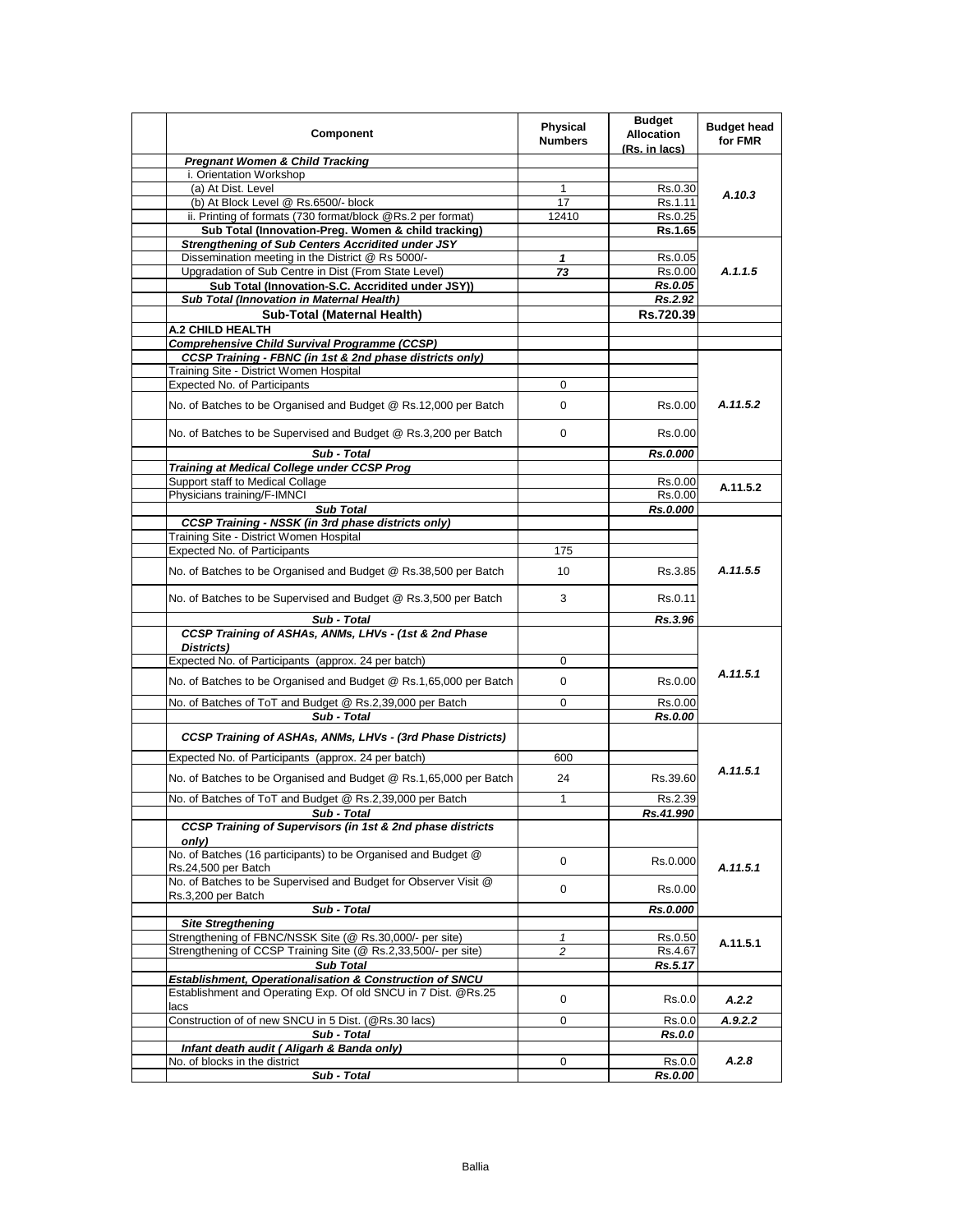| Component                                                                                                                  | <b>Physical</b><br><b>Numbers</b> | <b>Budget</b><br><b>Allocation</b><br>(Rs. in lacs) | <b>Budget head</b><br>for FMR |
|----------------------------------------------------------------------------------------------------------------------------|-----------------------------------|-----------------------------------------------------|-------------------------------|
| Infant & Young Child feeding (IYCF)                                                                                        |                                   |                                                     |                               |
| Mass Awareness Campaign during World Breastfeeding Week<br>Sub - Total                                                     | 1                                 | Rs.0.50<br><b>Rs.0.50</b>                           | A.2.5                         |
| Supportive Supervision through Reputed Institutions (for 1st                                                               |                                   |                                                     |                               |
| & 2nd pase districts only)                                                                                                 |                                   |                                                     |                               |
| One Supervisor per block @ Rs.5,000/- p.m. for 12 months                                                                   | 0                                 | Rs.0.0                                              |                               |
| Mobility for supervisors @ Rs.3,000/- p.m. for 12 months                                                                   | 0                                 | Rs.0.0                                              |                               |
| Institutional support @ Rs.5,000/- p.m. for 12 months                                                                      | 0                                 | Rs.0.0                                              |                               |
| Sub - Total                                                                                                                |                                   | Rs.0.00                                             |                               |
| Sub-Total (CCSP)                                                                                                           |                                   | Rs.51.62                                            |                               |
| Implementation of Bal Swasthya Poshan Mah (BSPM)                                                                           |                                   |                                                     |                               |
| Joint Meetings of Health & ICDS - 2 Planning Meetings at District<br>Level in a year @ Rs. 5000/- per meeting for 2 Rounds | 1 Dist.                           | Rs.0.10                                             |                               |
| Joint planning meeting of health and ICDS at Block level Rs. 2000 per                                                      | 17 Blocks                         | Rs.0.68                                             |                               |
| meeting for 2 rounds                                                                                                       |                                   |                                                     |                               |
| Joint Orientation of ASHAs & ANMs (@Rs. 25/- per participant) for 2<br>Rounds                                              | 3005 ANM and<br>AWW               | Rs.1.50                                             | A.2.7                         |
| Printing of Guidelines, Reporting & Monitoring Formats (@ Rs.2,000/- per<br>block/round) for 2 rounds                      | 17 Blocks                         | Rs.0.68                                             |                               |
| Dissemination meeting at District level Rs. 5000 per meeting per<br>District for 2 Rounds                                  | 1 Dist.                           | Rs.0.10                                             |                               |
| Sub - Total                                                                                                                |                                   | <b>Rs.3.06</b>                                      |                               |
| <b>School Health Programme</b>                                                                                             |                                   |                                                     |                               |
| Total No. of Blocks in the district                                                                                        | 17                                |                                                     |                               |
| No. of Schools to be covered (60 Schools per block)                                                                        | 1020                              |                                                     |                               |
| <b>District Sensitization workshop</b>                                                                                     | 1                                 | Rs. 0.15                                            |                               |
| Contingencies for printing of Health Card, etc. (@Rs.500/- per school)                                                     | 1020                              | Rs. 5.10                                            |                               |
| Budget for Mobility (@Rs.300 per visit x 1 visit)                                                                          | 1020                              | Rs. 3.06                                            |                               |
| Sub Total (Prog. Implementation)                                                                                           |                                   | Rs. 8.31                                            |                               |
| Traning program for 40 schools per block (where                                                                            |                                   |                                                     |                               |
|                                                                                                                            | 680                               |                                                     |                               |
| program is already running)                                                                                                |                                   |                                                     |                               |
| Training of District Trainers- Honorarium to district traininer @ Rs. 350<br>*2days                                        | 3                                 | Rs. 0.02                                            |                               |
| Honorarium to traininees from block@ Rs. 400 *2days per block                                                              | 51                                | Rs. 0.41                                            | A.2.4                         |
| Training of Block Trainers - Honorarium to block resource persons @                                                        |                                   |                                                     |                               |
| Rs. 300 *2days*2 batches per block                                                                                         | 51                                | Rs. 0.61                                            |                               |
| Honararium to Teachers @ Rs. 250*2 teachers per school *2 days                                                             | 1360                              | Rs. 6.80                                            |                               |
| <b>Sub Total (Training)</b>                                                                                                |                                   | Rs. 7.84                                            |                               |
| For training program unspent balance is available at the district                                                          |                                   | Rs. 4.99                                            |                               |
| <b>Actual Allocation for training</b>                                                                                      |                                   | Rs. 2.85                                            |                               |
| Weighing scale, Ht./Wt Charts, Measuring tape etc. @ Rs1000 per<br>school x 20 new schools/block                           | 340                               | Rs. 0.00                                            |                               |
| Procurement of IFA tablets (30 mg tablets) for all schools                                                                 | 15300000                          | Rs. 0.00                                            |                               |
| Procurement of deworming tablets for all schools                                                                           | 306000                            | Rs. 0.00                                            |                               |
| <b>Sub Total (Procurement)</b>                                                                                             |                                   | Rs. 0.00                                            |                               |
| <b>Total (School Health)</b>                                                                                               |                                   | Rs. 11.16                                           |                               |
| Sub-Total (Child Health)                                                                                                   |                                   | Rs.65.84                                            |                               |
| A3. Family Planning                                                                                                        |                                   |                                                     |                               |
| <b>Terminal/Limiting Methods</b>                                                                                           |                                   |                                                     | A.3.1                         |
| Dissemination of manuals on sterilization standards & quality                                                              |                                   |                                                     |                               |
| assurance of sterilization services                                                                                        | 1                                 | Rs. 0.40                                            | A.3.1.1                       |
| NSV Camps in Districts (6 camps/dist. @ Rs.35,000/- per camp)                                                              | 6                                 | Rs. 2.10                                            | A.3.1.3                       |
| <b>Compensation for Female Sterilization</b>                                                                               | 9632                              | Rs. 96.32                                           | A.3.1.4                       |
| <b>Compensation for Male Sterilization</b>                                                                                 | 73                                | Rs. 1.10                                            | A.3.1.5                       |
| Accrediation of private providers of sterilization services                                                                |                                   |                                                     |                               |
| <b>Female Sterilization</b>                                                                                                |                                   | Rs. 0.25                                            | A.3.1.6                       |
| Male Sterilization (NSV)                                                                                                   |                                   | Rs. 0.05                                            |                               |
| <b>Spacing Methods</b>                                                                                                     |                                   |                                                     | A.3.2                         |
| IUD services at health facilities/compensation                                                                             | 24381                             | Rs. 4.88                                            | A.3.2.2                       |
| Accrediation of private providers of IUD services                                                                          |                                   | Rs. 0.03                                            | A.3.2.3                       |
| Family Welfare Counsellor@9000 per month                                                                                   | 1                                 | Rs. 1.08                                            | A.9.1.5                       |
| <b>Sub Total</b>                                                                                                           |                                   | Rs. 106.20                                          |                               |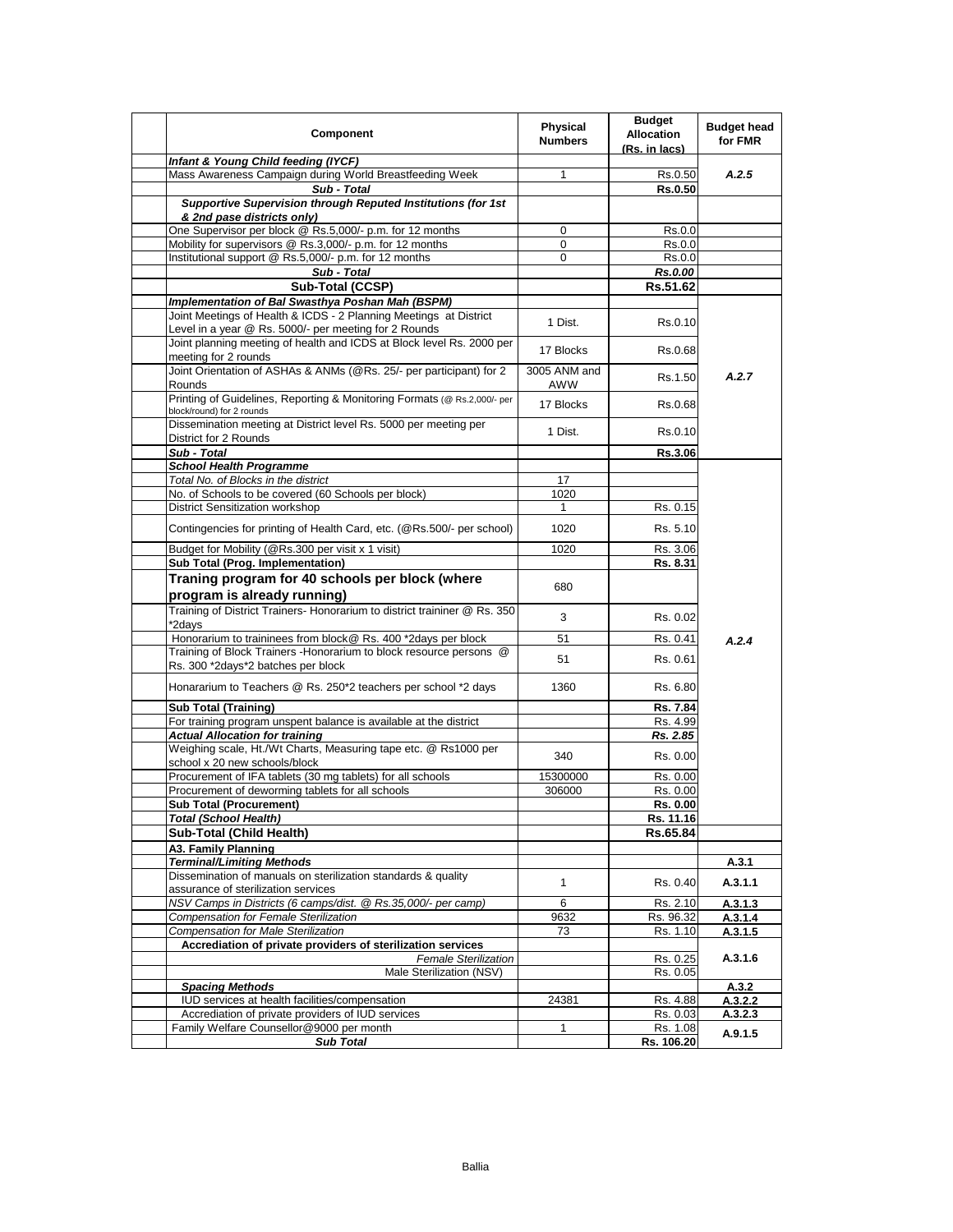| Component                                                                                                                             | Physical<br><b>Numbers</b> | <b>Budget</b><br><b>Allocation</b><br>(Rs. in lacs) | <b>Budget head</b><br>for FMR |
|---------------------------------------------------------------------------------------------------------------------------------------|----------------------------|-----------------------------------------------------|-------------------------------|
| <b>PCPNDT and Sex-Ratio</b>                                                                                                           |                            |                                                     |                               |
| Visit of District Inspection & Monitoring Committee                                                                                   | 10                         | Rs. 0.10                                            | A.8.1                         |
| Sensitization Workshop at District level                                                                                              | $\mathbf{1}$               | Rs. 0.40                                            |                               |
| Organising Competions at Inter/Degree Colleges                                                                                        | 3                          | Rs. 0.10                                            |                               |
| Orientation of members of Dist advisory committee at Division                                                                         |                            | Rs. 0.00                                            |                               |
| <b>IEC Activities &amp; Conigency</b>                                                                                                 |                            |                                                     |                               |
| <b>IEC Activities</b>                                                                                                                 |                            | Rs. 0.35                                            |                               |
| Contigency                                                                                                                            |                            | Rs. 0.03                                            | A.12.4                        |
| TA/DA to Dist. level Staff for attending workshop, training, meetings                                                                 |                            | Rs. 0.20                                            |                               |
| <b>Sub Total</b>                                                                                                                      |                            | Rs. 1.18                                            |                               |
| <b>Sub-Total (Family Planning)</b>                                                                                                    |                            | Rs.107.38                                           |                               |
| A.4 ARSH                                                                                                                              |                            |                                                     |                               |
| Saloni Scheme                                                                                                                         |                            |                                                     |                               |
| No. of Blocks in District                                                                                                             | 17                         |                                                     |                               |
| No. of Schools to be covered (10 Schools per block)                                                                                   | 170                        |                                                     | A.4.1                         |
| No. of Benificiaries (150 per school)                                                                                                 | 25500                      |                                                     |                               |
| Sensitization Workshop at District level                                                                                              | $\mathbf{1}$               | Rs. 0.15                                            |                               |
| Budget for Visit of Medical Team (@Rs.300/- per visit x 2 visits per                                                                  |                            |                                                     |                               |
| school)                                                                                                                               | 340                        | Rs. 1.02                                            | A.4.2                         |
| Budget for Preparing Saloni Sabha (Rs.300/- p.m. per school x 10<br>months)                                                           | 1700                       | Rs. 5.10                                            |                               |
| Procurement of IFA tablets (100 mg tablets) for all schools                                                                           | 1224000                    | Rs.0.00                                             |                               |
| Procurement of deworming tablets for all schools 2 tab/Benf.                                                                          | 51000                      | Rs.0.00                                             | A.13.2.5                      |
| Sub-Total (Adolescent Health)                                                                                                         |                            | Rs.6.27                                             |                               |
|                                                                                                                                       |                            |                                                     |                               |
| A.5 Urban RCH                                                                                                                         |                            |                                                     |                               |
| <b>Urban RCH plan /activities</b>                                                                                                     |                            |                                                     |                               |
| <b>Building</b>                                                                                                                       | 1                          | 0.84                                                |                               |
| Manpower(1Doctor @ 24000/month,1Staff Nurse@ 15000/month,2<br>ANMs@9000/month,2 Security guards @ 4000/month,1 Ayah                   | 1                          | 8.52                                                |                               |
| 4000/month,& 1 Sweeper 2000/month                                                                                                     |                            |                                                     | A.5.1                         |
| Other Expenses                                                                                                                        | 1                          | 0.41                                                |                               |
| <b>IEC</b>                                                                                                                            | 1                          | 0.1                                                 |                               |
|                                                                                                                                       |                            |                                                     |                               |
| <b>Subtotal</b><br>The cost of Drugs(Rs 10,000/month/Health post) and consumables(Rs 3,000/month/Health Post) for Urban RCH amounting |                            | 9.87                                                |                               |
| to Rs 1.56 Lacs would be met from the Mission Flexipool                                                                               |                            |                                                     |                               |
| <b>A9. INFRASTRUCTURE &amp; HR</b>                                                                                                    |                            |                                                     |                               |
| <b>Contractual Staff &amp; Services</b>                                                                                               |                            |                                                     |                               |
| Position                                                                                                                              | No.                        | <b>Budget</b>                                       |                               |
| Contractual ANM (@Rs.9000/- pm)                                                                                                       | 10                         | Rs. 10.80                                           | A.9.1.1                       |
| Staff Nurse in the district (@Rs.15000/- pm)                                                                                          | 32                         | Rs. 57.60                                           | A.9.1.3                       |
| MBBS (Male/Female) @ Rs.30000/- pm                                                                                                    | 17                         | Rs. 61.20                                           |                               |
| Specialist at On Call basis for CHC (@ Rs.1000/- per visit) No. of calls                                                              |                            | Rs. 1.00                                            |                               |
| for 6 moths                                                                                                                           | 100                        |                                                     |                               |
| Specialist at On Call basis for Dist. Hospital (Male)/DCH(@ Rs.1000/-<br>per visit)                                                   | 200                        | Rs. 2.00                                            |                               |
| Specialist at Dist. Hospital (Male)/DCH(@ Rs.40000/- pm for                                                                           |                            | Rs. 8.40                                            | A.9.1.4                       |
| MS/MD/MDS & @Rs.35000/- for Diploma holders)                                                                                          | $\overline{c}$             |                                                     |                               |
| Specialist at DWH/DCH (@ Rs.40000/- pm for MS/MD/MDS &<br>@Rs.35000/- for Diploma holders)/MBBS(LMO if already on contract)           | 2                          | Rs. 8.40                                            |                               |
| Paramedical staff/LT for CHC (@ Rs.9000/- pm)                                                                                         | 10                         | Rs. 10.80                                           |                               |
| Paramedical staff for DH/DWH/DCH (@ Rs.9000/- pm)                                                                                     |                            |                                                     | A.9.1.5                       |
|                                                                                                                                       | 2<br>2                     | Rs. 2.16                                            |                               |
| Data Assistant ( @ Rs.8000/- pm)                                                                                                      |                            | Rs. 1.92                                            |                               |
| <b>Sub-Total (Human Resources)</b>                                                                                                    |                            | Rs.164.28                                           |                               |
| A.10. INSTITUTIONAL STRENGTHENING                                                                                                     |                            |                                                     |                               |
| <b>Logistics Management/Improvement</b>                                                                                               |                            |                                                     |                               |
| <b>Stregthening of Logistic Management</b>                                                                                            |                            |                                                     |                               |
| Divisional logistic management                                                                                                        | 0                          | Rs. 0.00                                            |                               |
| <b>Transportation of Logistic</b>                                                                                                     |                            |                                                     | A.10.2                        |
| Divisional level @ Rs 50000/-                                                                                                         | 0                          | Rs. 0.00                                            |                               |
| District level @ Rs 30000/-                                                                                                           | $\mathbf{1}$               | Rs. 0.30                                            |                               |
| Block level @ Rs 12000/-                                                                                                              | 17                         | Rs. 2.04                                            |                               |
| <b>Sub-Total (Logistics Strengthening)</b>                                                                                            |                            | <b>Rs.2.34</b>                                      |                               |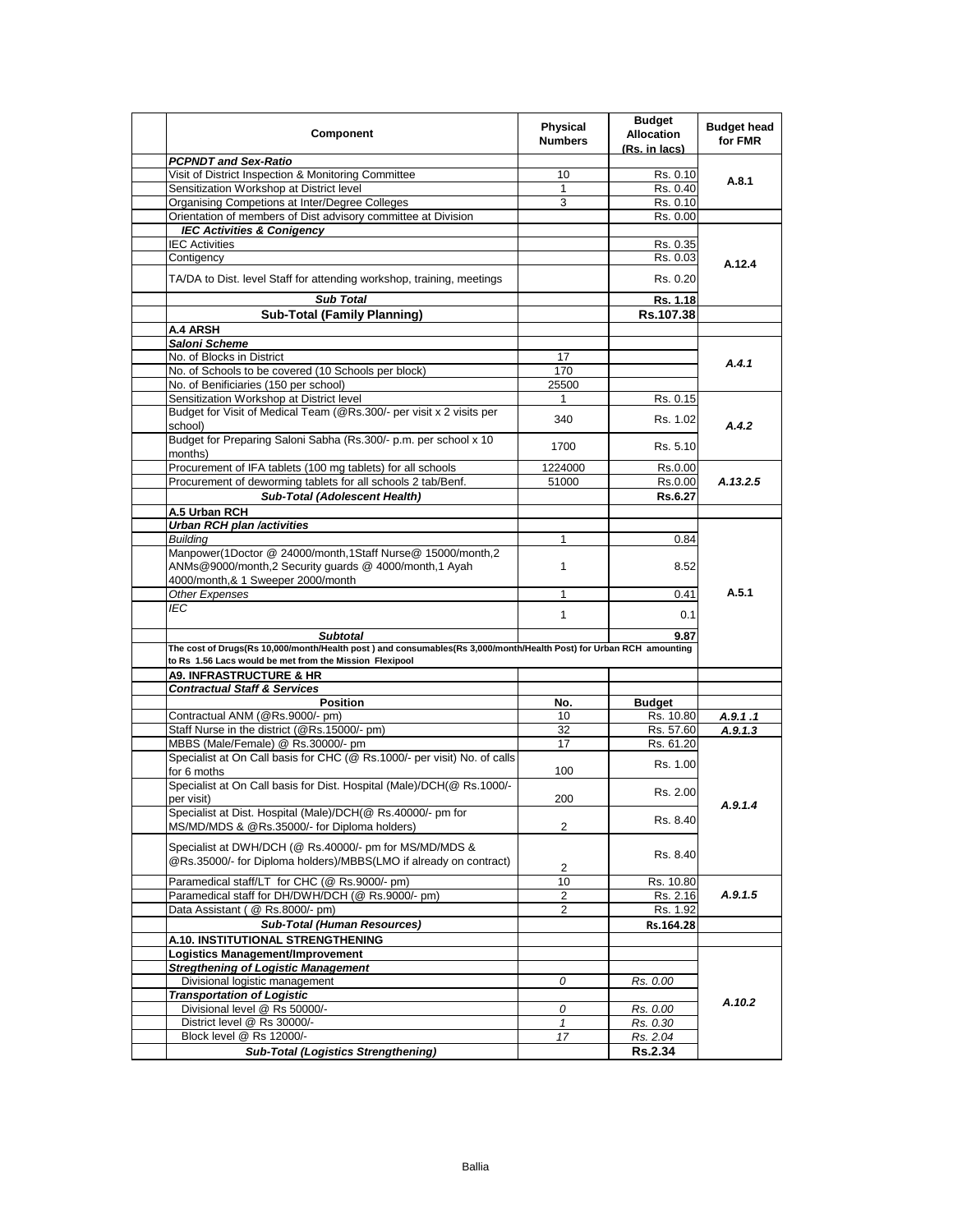| Component                                                                                                           | Physical<br><b>Numbers</b> | <b>Budget</b><br><b>Allocation</b><br>(Rs. in lacs) | <b>Budget head</b><br>for FMR |
|---------------------------------------------------------------------------------------------------------------------|----------------------------|-----------------------------------------------------|-------------------------------|
| <b>Rent for Sub-Centres</b>                                                                                         |                            |                                                     |                               |
| No. of SCs in Rented Bldgs & Budget @ Rs. 250/- p.m.                                                                | 192                        | Rs.5.76                                             | A.10.4                        |
| <b>Sub-Total (Sub Center Rent)</b>                                                                                  |                            | Rs.5.76                                             |                               |
| <b>A.11 TRAINING</b>                                                                                                |                            |                                                     |                               |
| <b>Training- Skill Birth Attendant</b>                                                                              |                            |                                                     |                               |
| <b>Training at DWH/Combined Hosp</b><br>Target at DWH                                                               |                            |                                                     |                               |
|                                                                                                                     | 36                         |                                                     |                               |
| No. of Particpants per batch                                                                                        | 4                          |                                                     |                               |
| No. of Batches                                                                                                      | 9                          | Rs.9.94                                             |                               |
| New Site Stregthening at DWH                                                                                        | L.                         |                                                     |                               |
| Existing site stregthening                                                                                          |                            | Rs.0.40                                             |                               |
| Sub-Total (DWH-SBA)                                                                                                 |                            | Rs.10.34                                            |                               |
| <b>Training at FRU/24X7</b>                                                                                         |                            |                                                     | A.11.3.1                      |
| Name of the selected Training Site FRU/24X7                                                                         | $\overline{\phantom{a}}$   |                                                     |                               |
| Target at FRU/24X7                                                                                                  | 0                          |                                                     |                               |
| No. of Particpants per batch                                                                                        | $\mathbf 0$                |                                                     |                               |
| No. of Batches                                                                                                      | 0                          | Rs.0.00                                             |                               |
| New Site Stregthening at FRU                                                                                        | $\blacksquare$             | Rs.0.00                                             |                               |
| Existing site stregthening                                                                                          |                            | Rs.0.00                                             |                               |
| Sub-Total (FRU-SBA)                                                                                                 |                            | <b>Rs.0.00</b>                                      |                               |
| Sub-Total(SBA Training)                                                                                             |                            | Rs.10.34                                            |                               |
| A.14 PROGRAM MANAGEMENT                                                                                             |                            |                                                     |                               |
| Personal & Other Expense of Dist. PMU (Rs.94500/- pm)                                                               | 1                          | Rs.11.34                                            | A.14.2                        |
| Operational Cost (Rs. 60000/- pm)                                                                                   | 1                          | Rs.7.20                                             | A.14.4                        |
| Sub-Total (Program Management)                                                                                      |                            | Rs.18.54                                            |                               |
| <b>Total for RCH Flexipool (Part A)</b>                                                                             |                            | Rs.1,111.01                                         |                               |
|                                                                                                                     |                            |                                                     |                               |
| Part Bio Mission Pleanpoole and an annual and an annual and an annual and an annual and an annual and an an an      |                            |                                                     |                               |
|                                                                                                                     |                            | <b>Budget</b>                                       |                               |
| Component                                                                                                           | Physical                   |                                                     | <b>Budget head</b>            |
|                                                                                                                     | <b>Numbers</b>             | <b>Allocation</b>                                   | for FMR                       |
|                                                                                                                     |                            | (Rs. in lacs)                                       |                               |
| ASHA Scheme:-<br>Periodic Training for ASHAs                                                                        |                            |                                                     | B.1                           |
| <b>ASHA Support System</b>                                                                                          |                            |                                                     | B.1.1                         |
| Replenishment of ASHA Kits & Budget (@ Rs. 500/- per kit*2 for 95%<br>ASHA)                                         | 2439                       | Rs.0.00                                             | B.1.2                         |
| Incentive to ASHAs (Avg. Rs.500/- p.m. for 85% ASHAs)                                                               | 2182                       | Rs.130.92                                           | B.1.3                         |
| Award to ASHA (Rs.5000/- for 1 ASHA in each block)                                                                  | 17                         | Rs.0.85                                             |                               |
| Annual ASHA Sammelan (Rs.250/- per ASHA for 60% ASHAs)                                                              | 1540                       | Rs.3.85                                             | B.1.1                         |
| Mobility to ASHAs (Rs.30/- per ASHA for 95% ASHAs)                                                                  | 2439                       | Rs.8.78                                             |                               |
| Block level ASHA Payment Register (Rs.100/-per Register)                                                            | 17                         | Rs.0.02                                             | B.18.3.2                      |
| Printing of Voucher Booklet for ASHA (Rs.25/-per Booklet)<br>Budget ASHA Mentoring Group (Rs.10,000/- per District) | 2567<br>Quarterly          | Rs.0.64<br>Rs.0.10                                  | B.1.1                         |
|                                                                                                                     | Meeting                    |                                                     |                               |
| Sub-Total (ASHA Scheme):-                                                                                           |                            | Rs.145.16                                           |                               |
| <b>Untied Grant to Facilities</b>                                                                                   |                            |                                                     | B.2                           |
| No. of CHCs & Budget @ Rs.0.50 lacs per facility                                                                    | 10                         | Rs.5.00                                             | B.2.1                         |
| No. of BPHCs & Budget @ Rs.0.50 lacs per facility                                                                   | 13                         | Rs.6.50                                             | B.2.2                         |
| No. of APHCs & Budget @ Rs.0.25 lacs per facility                                                                   | 66                         | Rs.16.50                                            | B.2.2                         |
| No. of Sub Centres & Budget @ Rs.0.10 lacs per facility                                                             | 366                        | Rs.36.60                                            | B.2.3                         |
| No.of VHSCs<br>No.of Revenue Villages & Budget @Rs.0.10 lacs per R.Village                                          | 833<br>1831                | Rs.0.00<br>Rs.183.10                                | B.2.4                         |
|                                                                                                                     |                            |                                                     |                               |
| <b>Sub-Total (Untied Grants)</b>                                                                                    |                            | Rs.247.70                                           |                               |
| <b>Annual Maintenance Grant to Facilities</b><br>No. of CHCs & Budget @ Rs.1.0 lacs per facility                    | 10                         | Rs.10.00                                            | <b>B.4</b><br><b>B.4.1</b>    |
| No. of BPHCs & Budget @ Rs.1.0 lacs per facility                                                                    | 13                         | Rs.13.00                                            |                               |
| No. of APHCs & Budget @ Rs.0.50 lacs per facility                                                                   | 30                         | Rs.15.00                                            | B.4.2                         |
| No. of Sub Centres & Budget @ Rs.0.10 lacs per facility                                                             | 160                        | Rs.16.00                                            | <b>B.4.3</b>                  |
| <b>Sub-Total (Annual Maintenance Grants)</b>                                                                        |                            | Rs.54.00                                            |                               |
| <b>Funds to Rogi Kalyan Samitis</b>                                                                                 |                            |                                                     | <b>B.6</b>                    |
| No. of District Hospitals & Funds @ Rs.5.0 lacs per facility                                                        | $\mathbf{2}$               | Rs.10.00                                            | B.6.1                         |
| No. of CHCs & Funds @ Rs.1.0 lacs per facility<br>No. of BPHCs & Funds @ Rs.1.0 lacs per facility                   | 10<br>13                   | Rs.10.00<br>Rs.13.00                                | B.6.2<br>B.6.3                |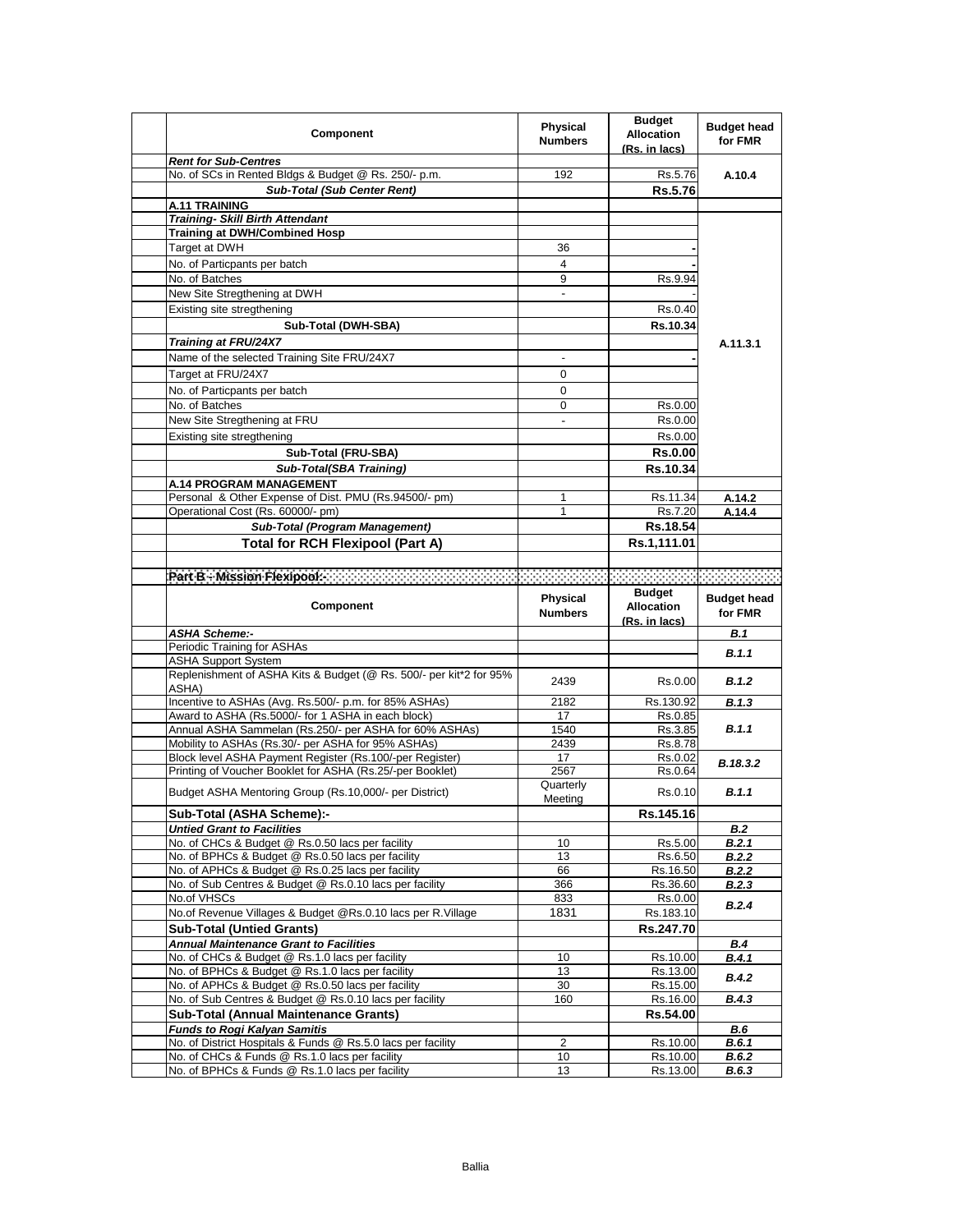| Component                                                                                                                            | <b>Physical</b><br><b>Numbers</b> | <b>Budget</b><br><b>Allocation</b><br>(Rs. in lacs) | <b>Budget head</b><br>for FMR |
|--------------------------------------------------------------------------------------------------------------------------------------|-----------------------------------|-----------------------------------------------------|-------------------------------|
| No. of APHCs & Funds @ Rs.1.00 lacs per facility                                                                                     | 66                                | Rs.66.00                                            | B.6.4                         |
| Sub-Total (Funds for RKS)                                                                                                            |                                   | Rs.99.00                                            |                               |
| <b>Operationalisation of District Drug Warehouses</b>                                                                                |                                   |                                                     |                               |
| Contractual Staff (@Rs.2.94 lacs/yr)                                                                                                 | $\mathbf{1}$                      | Rs.2.94                                             | <b>B.21</b>                   |
| Contingency Expenses (@Rs.2.0 lacs/yr)                                                                                               | $\mathbf{1}$                      | Rs.2.00                                             |                               |
| Sub-Total (Ope. of District Drug Warehouses)                                                                                         |                                   | <b>Rs.4.94</b>                                      |                               |
| Mobility Support to DWH & District Combined Hospital                                                                                 |                                   |                                                     | <b>B.27.8</b>                 |
| Mobility Support to DWH/DCH @Rs.18000/- Per month.                                                                                   | 1                                 | Rs.2.16                                             |                               |
| Sub-Total (Funds for Mobility Support to DWH & DCH)                                                                                  |                                   | <b>Rs.2.16</b>                                      |                               |
| Mobility Support for Monitoring & Supervision.                                                                                       |                                   |                                                     |                               |
| Mobility Support to District Community Mobilizer (@Rs.800/-per day X<br>8 days/month)                                                | 1                                 | Rs.0.77                                             |                               |
| Mobility Support to District Account Manager (@Rs.800/-per day X 6<br>days/month)                                                    | 1                                 | Rs.0.58                                             | <b>B.18.3.2</b>               |
| Mobility Support to District Programme Manager (@Rs.800/-per day X)<br>8 days/month)                                                 |                                   | Rs.0.00                                             |                               |
| Sub-Total(Mobility Support for Monit. & Supervision)                                                                                 |                                   | <b>Rs.1.34</b>                                      |                               |
| <b>Supervision of ANM/ASHAs</b>                                                                                                      |                                   |                                                     | B.18.3.2                      |
| Vehicle for Mobility @Rs.18000/-month/block                                                                                          | 17                                | Rs.36.72                                            |                               |
| <b>Sub-Total (Supervision of ANM/ASHAs)</b>                                                                                          |                                   | Rs.36.72                                            |                               |
| <b>Vehicle Support for Specialist</b>                                                                                                |                                   |                                                     |                               |
| One Vehicle for 5 block level facility (@Rs.18000/-month)                                                                            | 3                                 | Rs.6.48                                             | <b>B.27.8</b>                 |
| <b>Sub-Total (Vehicle Support for Specialist)</b>                                                                                    |                                   | <b>Rs.6.48</b>                                      |                               |
| <b>Diesel for Generator for District Hospitals</b>                                                                                   |                                   |                                                     |                               |
| Diesel Support for generator (@Rs.1 lac per month)                                                                                   | 2                                 | Rs.24.00                                            | <b>B.28</b>                   |
| <b>Sub-Total (Diesel Support for District Hospital)</b>                                                                              |                                   | Rs.24.00                                            |                               |
|                                                                                                                                      |                                   |                                                     |                               |
| Diesel Support for Generator in Fully Functional CHC.                                                                                |                                   |                                                     |                               |
| Diesel Support for Fully functional CHC (@Rs.35000/-per month)<br>Diesel Support for CHC functional in BPHC building (@Rs.13500/-per | 10                                | Rs.42.00                                            | <b>B.28</b>                   |
| month)                                                                                                                               | 13                                | Rs.21.06                                            |                               |
| Sub-Total (Diesel Support for fully functional CHCs)                                                                                 |                                   | Rs.63.06                                            |                               |
| Saas Bahu Sammelans (1 each at District)                                                                                             |                                   |                                                     |                               |
| No. of Sammellans & Budget (@Rs. 1.50 lac. Per District)                                                                             | 1                                 | Rs.1.50                                             | B.7.1                         |
| Sub-Total (Saas Bahu Sammelan)                                                                                                       |                                   | Rs.1.50                                             |                               |
| Tehsil level Pradhan Sammelan                                                                                                        |                                   |                                                     |                               |
| No. of Sammelans & Budget (@Rs.40,000 per Sammelan)                                                                                  | 6                                 | Rs.2.40                                             | <b>B.8.2</b>                  |
| Sub-Total (Tehsil level Pradhan Sammelan)                                                                                            |                                   | Rs.2.40                                             |                               |
| <b>Organization of Swasthya Mela</b>                                                                                                 |                                   |                                                     |                               |
| Organization of S.Mela @Rs.20000/- Mela/Month at each block.                                                                         | 17                                | Rs.40.80                                            | <b>B.10.1</b>                 |
| Sub-Total (Swasthva Mela)                                                                                                            |                                   | Rs.40.80                                            |                               |
| <b>Concurrent Audit</b>                                                                                                              |                                   |                                                     |                               |
| Budget @ Rs. 4000/- per month for 12 months                                                                                          | 1                                 | Rs.0.48                                             | <b>B.27.5</b>                 |
|                                                                                                                                      |                                   | Rs.0.48                                             |                               |
| <b>Sub-Total (Concurrent Audit)</b><br><b>Health Management Information System (HMIS):-</b>                                          |                                   |                                                     |                               |
|                                                                                                                                      |                                   |                                                     |                               |
| Hiring of Vehicle for District HMIS Nodal Officer (@Rs.800/- Visit)                                                                  | 6                                 | Rs.0.58                                             |                               |
| Mobility Support for Block HMIS Nodal Officer (@Rs.600/-month)                                                                       | 17                                | Rs.1.22                                             | B.21                          |
| Internet Connectivity @Rs.400/- per month/computer<br>Consumables & Stationary for Computer, printer (Rs.400/-per                    | 19                                | Rs.0.91                                             |                               |
| month/facility)                                                                                                                      | 19                                | Rs.0.91                                             |                               |
| Sub-Total (HMIS)                                                                                                                     |                                   | <b>Rs.3.62</b>                                      |                               |
| <b>Programme Management:-</b>                                                                                                        |                                   |                                                     |                               |
| <b>Expenses at Additional Director level:-</b>                                                                                       |                                   |                                                     |                               |
| Mobility @Rs.2500/-per District per Month.                                                                                           | 0                                 | Rs.0.00                                             |                               |
| Contingency Expenses @Rs.5000/- month.                                                                                               | $\Omega$                          | Rs.0.00                                             | B.27.6                        |
| Sub-Total (Exp.at Addl.Director level)-                                                                                              |                                   | <b>Rs.0.00</b>                                      |                               |
| Operational Cost for Block Project Management Unit                                                                                   |                                   |                                                     |                               |
| Honoraria to Block Data Assistant @Rs.8000/-Per Month                                                                                | 17                                | Rs.16.32                                            |                               |
|                                                                                                                                      |                                   |                                                     | B.27.1                        |
| Communication support to Block Program Manager @Rs.500/-P.M.                                                                         | 17                                | Rs.1.02                                             |                               |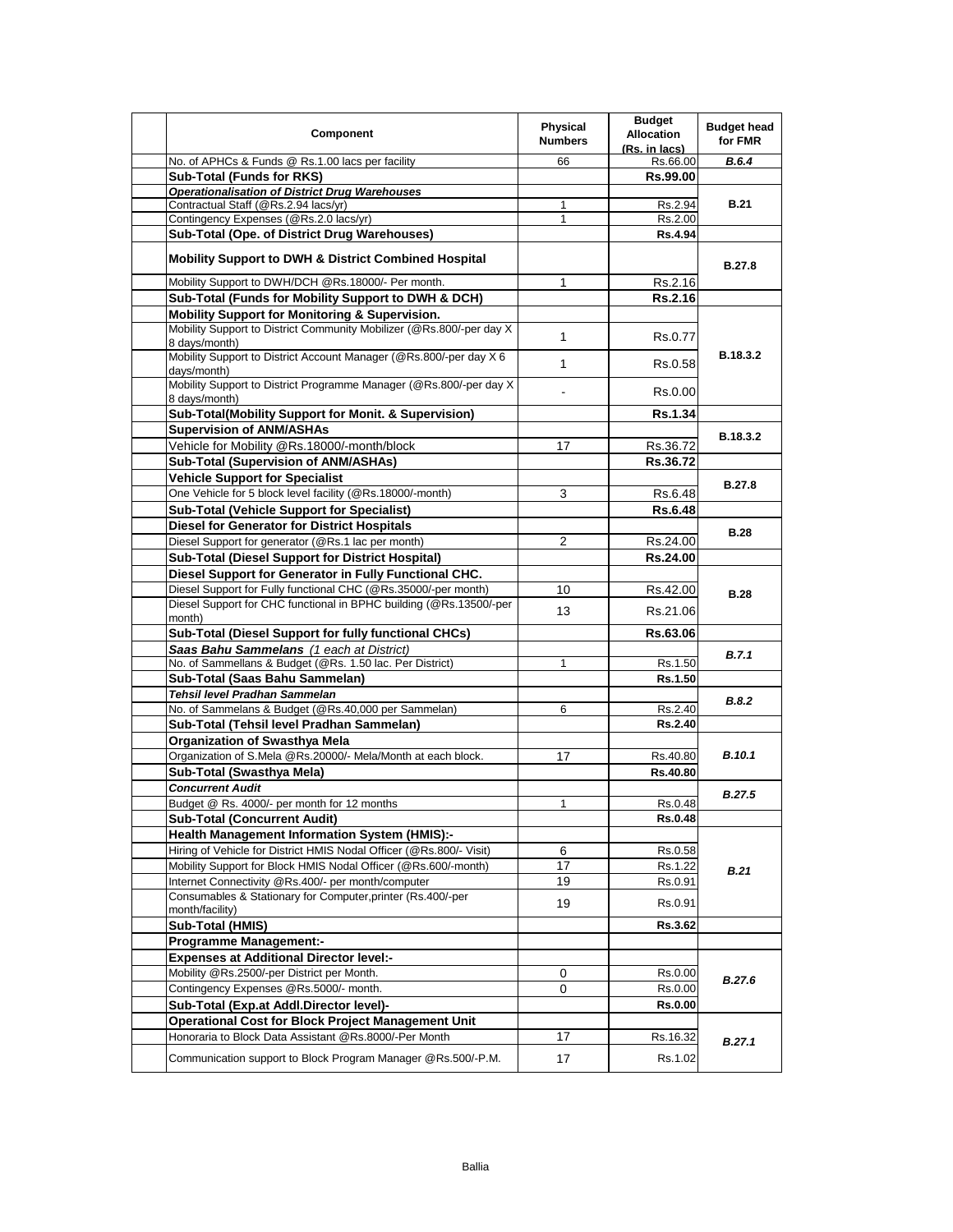|     | Component                                                                                                                                                                                                                                                                          | <b>Physical</b><br><b>Numbers</b> | <b>Budget</b><br><b>Allocation</b><br>(Rs. in lacs) | <b>Budget head</b><br>for FMR |
|-----|------------------------------------------------------------------------------------------------------------------------------------------------------------------------------------------------------------------------------------------------------------------------------------|-----------------------------------|-----------------------------------------------------|-------------------------------|
|     | Sub-Total (Operational Cost for BPMU)                                                                                                                                                                                                                                              |                                   | Rs.17.34                                            |                               |
|     | <b>Provision of Contractual Staff (AYUSH)</b>                                                                                                                                                                                                                                      |                                   |                                                     |                               |
|     | <b>Position</b>                                                                                                                                                                                                                                                                    | No.                               | <b>Budget</b>                                       |                               |
|     | ISM Lady Doctors (@ Rs.24,000/- per month)                                                                                                                                                                                                                                         | 15                                | Rs.119.52                                           | B.14.4                        |
|     | AYUSH Doctors (@ Rs.24,000/- per month)                                                                                                                                                                                                                                            | 44                                |                                                     |                               |
|     | AYUSH Pharmacists (@ Rs.9,000/- per month)                                                                                                                                                                                                                                         | 17                                | Rs.12.06                                            | B.14.1                        |
|     | Sub-Total (Contractual Staff - AYUSH)                                                                                                                                                                                                                                              |                                   | Rs.131.58                                           |                               |
|     | Integrated Skill Refresher Training for ANM & LHV.                                                                                                                                                                                                                                 |                                   |                                                     |                               |
|     | Total Work load for the year                                                                                                                                                                                                                                                       | 128                               |                                                     | B.16.3.1                      |
|     | Total no. of Proposed Batches & Budget @Rs.165950/- per batch.                                                                                                                                                                                                                     | 8                                 | Rs. 13.28                                           |                               |
|     | Sub-Total (Integrated skill training for ANM/LHV)                                                                                                                                                                                                                                  |                                   | Rs.13.28                                            |                               |
|     | Infrastructure & Manpower for UIP                                                                                                                                                                                                                                                  |                                   |                                                     |                               |
|     | Mobile Workshop at Regional Depot @Rs.4 Lac.                                                                                                                                                                                                                                       | 0                                 | Rs.0.00                                             |                               |
|     | Renovation & Electrification of WIC/WIF                                                                                                                                                                                                                                            | 0                                 | Rs.0.00                                             |                               |
|     | Expansion of Cold Chain Store at Regional/Divisional Depo                                                                                                                                                                                                                          | 0                                 | Rs.0.00                                             |                               |
|     | Expansion of Cold Chain Workshop @Rs.50000/-year/District.                                                                                                                                                                                                                         | 1                                 | Rs.0.50                                             | B.26.5                        |
|     | Mobility Support to Block (1 Vehicle @Rs.800/-per block for 6 days in                                                                                                                                                                                                              |                                   |                                                     |                               |
|     | a month for 12 months)                                                                                                                                                                                                                                                             | 17                                | Rs.9.79                                             |                               |
|     | IVRS System for Tracking of Beneficiaries.                                                                                                                                                                                                                                         | 0                                 | Rs.0.00                                             | B.18.3.2                      |
|     | Sub - Total (Infrasturcture & Manpower for UIP)                                                                                                                                                                                                                                    |                                   | Rs.10.29                                            |                               |
|     |                                                                                                                                                                                                                                                                                    |                                   |                                                     |                               |
|     |                                                                                                                                                                                                                                                                                    |                                   |                                                     |                               |
|     | Total for Mission Flexipool (Part B) [1999] [1999]                                                                                                                                                                                                                                 |                                   | Rs.905.86                                           |                               |
|     |                                                                                                                                                                                                                                                                                    |                                   |                                                     |                               |
| SI. | Component                                                                                                                                                                                                                                                                          | Physical<br><b>Numbers</b>        | <b>Budget</b><br><b>Allocation</b><br>(Rs. in lacs) |                               |
|     |                                                                                                                                                                                                                                                                                    |                                   |                                                     |                               |
|     | Routine Immunization (Part C)                                                                                                                                                                                                                                                      | 30792                             |                                                     |                               |
|     | Total Number of Immunization Sessions to be organized in the District                                                                                                                                                                                                              | Sessions/Year                     |                                                     |                               |
|     | Mobility support for supervision: Supervisory visits by district level<br>officers for monitoring and supervision of RI @ Rs 50000 /District for<br>district level officers (this includes POL and maintenance) per year                                                           | 1                                 | Rs.0.50                                             |                               |
|     | Alternate Vaccine delivery @ Rs 50/- sessionx 3 months(April-<br>June10) +2 Vehicles /Blocks for 8 days /month for 9 months (July10-<br>March 11)                                                                                                                                  | 30792<br>Sessions/Year            | Rs.15.40                                            |                               |
|     | Focus on Urban slum & underserved areasHiring an ANM @<br>Rs.300/session for four sessions/month/slum of 10000 population and<br>Rs.200/- per month as contingency per slum of i.e. total expense of<br>Rs. 1400/- per month per slum of 10000 population                          | $\mathbf 0$                       | Rs.0.00                                             |                               |
|     | Mobilization of children by ASHA /RI Mobilizer @ Rs 150/- per session                                                                                                                                                                                                              | 30792                             | Rs.46.19                                            |                               |
|     |                                                                                                                                                                                                                                                                                    | Sessions/Year                     |                                                     |                               |
|     | Support for Computer Assistant for RI reporting (with annual<br>increment of 10% wef from 2010-11Districts @ Rs 8000- 10,000 p.m                                                                                                                                                   | 1                                 | Rs.1.06                                             |                               |
|     | Printing and dissemination of tally sheets, monitoring forms, etc. @<br>Rs 1 /beneficiary                                                                                                                                                                                          | 109744<br>Benefiaceries           | Rs.1.10                                             |                               |
|     | Quarterly Review & feedback meeting exclusive for RI at district level<br>with one Block MOIC, ICDS CDPO and other stakeholders<br>stakeholders @ Rs 100/- per participant for meeting expenses (lunch,<br>organizational expenses)                                                | 51                                | Rs.0.20                                             |                               |
|     | Quarterly Review Meetings at Block level Quarterly Review &<br>feedback meeting for exclusive for RI at Block level @Rs 50/-ppas<br>honorarium for ASHA (travel)and Rs 25 /-person at the disposal of<br>MOIC for meeting expenses (refreshments, stationary and Misc<br>expences) | 3081                              | Rs.4.11                                             |                               |
|     | District level orientation training for 2 days of ANM, Multipurpose<br>Health worker @ Rs67300/batch with 20 participants in each batch                                                                                                                                            | 14 Batch                          | Rs.9.42                                             |                               |
|     | One day cold chain handelers training for block level cold chain<br>handlers @ Rs. 26,000 per batch and Rs. 3000 for obsever<br>nominated by State level                                                                                                                           | 1Batch                            | Rs.0.29                                             |                               |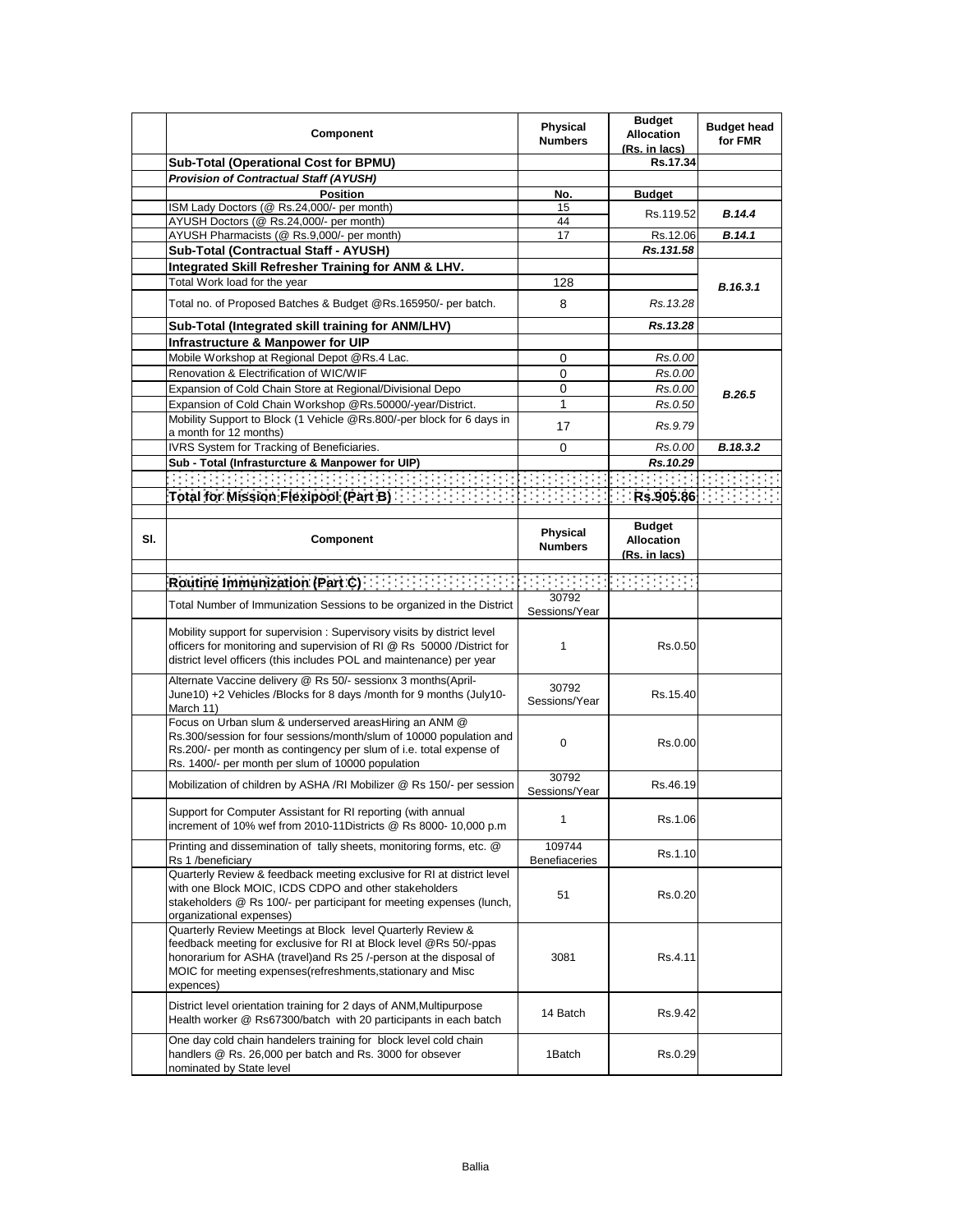|     | Component                                                                                                                                                                         | <b>Physical</b><br><b>Numbers</b> | <b>Budget</b><br><b>Allocation</b><br>(Rs. in lacs) | <b>Budget head</b><br>for FMR |
|-----|-----------------------------------------------------------------------------------------------------------------------------------------------------------------------------------|-----------------------------------|-----------------------------------------------------|-------------------------------|
|     | One day Training of block level data handlers by DIO and District Cold<br>chain Officer to train about the reporting formats of Immunization and<br>NRHM Rs 300/Participant/Block | 14                                | Rs.0.05                                             |                               |
|     | Microplanning at SC levelRs 100/- per subcentre (meeting at block<br>level, logistic)                                                                                             | 366                               | Rs.0.37                                             |                               |
|     | Microplanning at Block & District levelFor consolidation of microplan<br>at PHC/CHC level @ Rs 1000/- block & at district level @ Rs 2000/-<br>per district                       | 1District & 17<br><b>Block</b>    | Rs.0.19                                             |                               |
|     | Consumables for computer including provision for internet access for<br>RIMSRs 400/- Month / Districts                                                                            | 1                                 | Rs.0.05                                             |                               |
|     | Red/Black Plastic bags etc, 2 bags per session @ Rs. 2/Bag                                                                                                                        | 30792<br>Sessions/Year            | Rs.1.53                                             |                               |
|     | Purchase of Bleach/Hypochlorite solution for cold chain points                                                                                                                    | 19Vaccine<br>storage points       | Rs.0.09                                             |                               |
|     | Purchase of Twin bucket Rs 400 per PHC/CHC per year                                                                                                                               | 19 Vaccine<br>storage points      | Rs.0.07                                             |                               |
|     | Funds for purchase of small polythene zipper bags to keep vaccines<br>in the vaccine carriers Rs. 0.5/polythene bag X total number of<br>sessions/year +10% wastage               | 30792<br>Sessions/Year            | Rs.0.19                                             |                               |
|     | Funds for preparing disposal pit for disposal of sharp immunization<br>waste. Rs. 3500/pit with 50% pits                                                                          | 9 Pits                            | Rs.0.33                                             |                               |
|     | <b>RI</b> subtotal                                                                                                                                                                |                                   | Rs.81.14                                            |                               |
|     | <b>Cold Chain maintenance</b><br>Cold chain maintenance@Rs 500/Block & Rs 10,000/District/Year                                                                                    | 1District & 17                    | Rs.0.28                                             |                               |
|     | POL for vaccine delivery from State to District and from district to                                                                                                              | <b>Block</b><br>1District         | Rs.1.00                                             |                               |
|     | PHC/CHCs @ Rs. 100000/- district/Year)<br><b>Subtotal Cold Chain</b>                                                                                                              |                                   | Rs.1.28                                             |                               |
|     | <b>Total Part C</b>                                                                                                                                                               |                                   | Rs.82.42                                            |                               |
|     |                                                                                                                                                                                   |                                   |                                                     |                               |
|     | PartD - National Program                                                                                                                                                          |                                   |                                                     |                               |
|     |                                                                                                                                                                                   |                                   |                                                     |                               |
|     | 1. NPCB                                                                                                                                                                           |                                   |                                                     |                               |
| SI. | Component                                                                                                                                                                         | <b>Physical</b><br><b>Numbers</b> | <b>Budget</b><br><b>Allocation</b>                  | <b>Budget Head</b><br>for FMR |
| 1.1 | Govt Sector 30% of Tot. Trgt @531/cat.oprt.(IOL)                                                                                                                                  | 3343                              | (Rs. in lacs)<br>1775133                            |                               |
| 1.2 | NGO Sector 20% of Tot Trgt @ 656/Cat. Oprt.(IOL)                                                                                                                                  | 2228                              | 1461568                                             |                               |
| 1.3 | Pvt. Sector 50% of Tot trgt.                                                                                                                                                      | 5571                              | $\Omega$                                            |                               |
|     | <b>Sub Total</b>                                                                                                                                                                  | 11142                             | 3236701                                             |                               |
| 2   | SES (Free Spec. to Children) @ of 100/-Spec                                                                                                                                       | 1160                              | $\Omega$                                            |                               |
| 3   | Vision Centre @ 50,000/Centre Equipment                                                                                                                                           | 1 Govt/NGO                        | 50000                                               |                               |
| 4   | Operations other than Cataract                                                                                                                                                    | 184                               | 184000                                              |                               |
| 5   | Eye Collection @ 500/Cornea.                                                                                                                                                      | $\Omega$                          | 0                                                   |                               |
|     | Total allocated for the District in Rs.                                                                                                                                           | 12486                             | 3470701                                             |                               |
| SI. | 2. RNTCP(GFATM)<br>Component                                                                                                                                                      | Physical<br><b>Numbers</b>        | <b>Budget</b><br><b>Allocation</b><br>(Rs. in lacs) | <b>Budget Head</b><br>for FMR |
|     | 1 CIVIL WORKS                                                                                                                                                                     |                                   | 132300                                              |                               |
|     | 2 LABORATORY MATERIALS                                                                                                                                                            |                                   | 384000                                              |                               |
|     | 3 HONERARIUM<br>4 IEC/ PUBLICITY                                                                                                                                                  |                                   | 414357<br>193600                                    |                               |
|     | <b>5 EQUIPMENT MAINTENANCE</b>                                                                                                                                                    |                                   | 109200                                              |                               |
|     | 6 TRAINING                                                                                                                                                                        |                                   | 239210                                              |                               |
|     | 7 POL & VEHICLE MAINTENANCE<br><b>8 VEHICLE HIRING CHARGES</b>                                                                                                                    |                                   | 120000                                              |                               |
|     | 9 NGO/PP SUPPORT                                                                                                                                                                  |                                   | 301500<br>391200                                    |                               |
|     | 10 MISCELLANEOUS EXPENSES                                                                                                                                                         |                                   | 338330                                              |                               |
|     | 11 CONTRACTUAL SERVICES                                                                                                                                                           |                                   | 2580000                                             |                               |
|     | 12 PRINTING                                                                                                                                                                       |                                   | 220500                                              |                               |
|     | 13 RESEARCH & STUDIES<br>14 MEDICAL COLLEGES                                                                                                                                      |                                   |                                                     |                               |
|     | 15 PROCUREMENT OF VEHICLES<br>16 PROCUREMENT OF EQUIPMENT                                                                                                                         |                                   | 0                                                   |                               |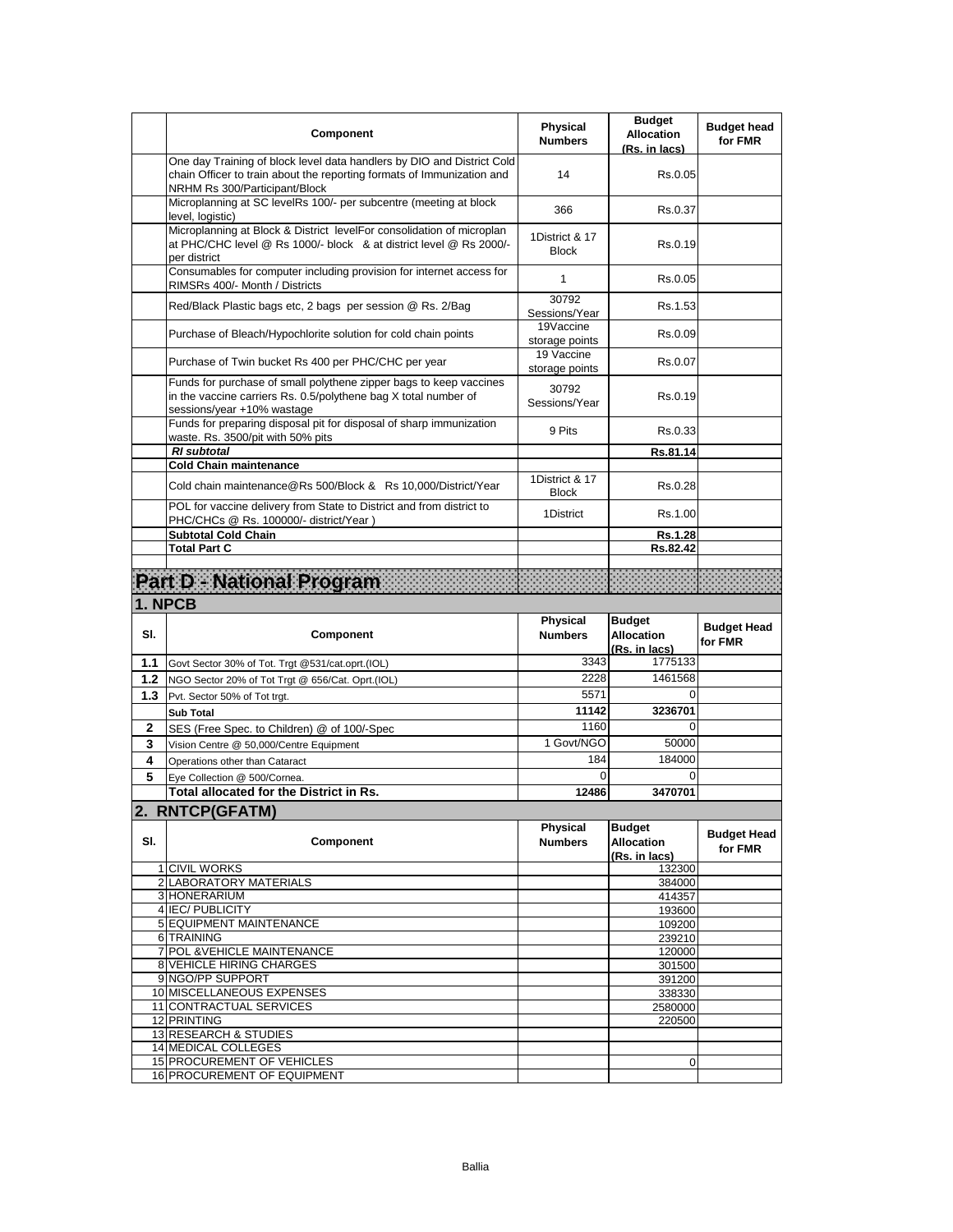|            | Component                                                                                                        | <b>Physical</b><br><b>Numbers</b> | <b>Budget</b><br><b>Allocation</b><br>(Rs. in lacs) | <b>Budget head</b><br>for FMR |
|------------|------------------------------------------------------------------------------------------------------------------|-----------------------------------|-----------------------------------------------------|-------------------------------|
|            | Sub-TOTAL                                                                                                        |                                   | 5424197                                             |                               |
|            | <b>Grand Total</b>                                                                                               |                                   | 5424197                                             |                               |
| 3. NLEP    |                                                                                                                  |                                   |                                                     |                               |
|            | <b>Activities</b>                                                                                                | <b>Physical</b><br><b>Targets</b> | <b>Financial</b>                                    |                               |
|            |                                                                                                                  |                                   | <b>Allocation</b>                                   |                               |
|            | 1 Contractual Services- Driver                                                                                   |                                   |                                                     |                               |
|            | Remuneration @ Rs. 7,000/= P.M.                                                                                  | 0                                 | 0                                                   |                               |
|            | Sub total                                                                                                        |                                   | 0                                                   |                               |
|            | 2 Office Maintenance<br>Telephone/Fax/Internet @ Rs. 15,000/= P.A.                                               |                                   | 15000                                               |                               |
|            | Office Operation & Maintenance @ Rs. 18,000/= P.A.                                                               |                                   | 18000                                               |                               |
|            | Consum-ables Stationery @ Rs. 24,000 P.A.                                                                        |                                   | 24000                                               |                               |
|            | Maintenance of Office Equipment & Furniture etc.                                                                 |                                   | 15000                                               |                               |
|            | Sub total                                                                                                        |                                   | 72000                                               |                               |
|            | 3 Mobility-                                                                                                      |                                   |                                                     |                               |
|            | Vehicle operation / hiring of 1 Vehicle @ Rs 75000 P.A.                                                          |                                   | 75000                                               |                               |
|            | Sub total                                                                                                        |                                   | 75000                                               |                               |
|            | 4 Training                                                                                                       |                                   |                                                     |                               |
|            | 4 Days' Training of newly recruited Medical Officers @ Rs 28,000 per<br>batch of 30 trainees                     | 10                                | 9333                                                |                               |
|            | 3 Days' Training of newly recruited Health Workers @ Rs 24,000 per<br>batch of 30 trainees                       | 15                                | 12000                                               |                               |
|            | 2 Days' Refresher Training of Medical Officers @ Rs 16,000 per batch<br>of 30 trainees                           | 30                                |                                                     |                               |
|            | 2 Days' Refresher Training of Health Workers @ Rs 16,000 per batch<br>of 30 trainees                             | 120                               | 80000                                               |                               |
|            | Sub total                                                                                                        |                                   | 101333                                              |                               |
|            | 5 Procurement                                                                                                    |                                   |                                                     |                               |
|            | Supportive medicines and other items for patients @ Rs39 per patient<br>under treatment                          |                                   | 22800                                               |                               |
|            | Splints, Crutches, Items for Deformity Patients Rs. 15/= per patient<br>under treatment                          |                                   | 8800                                                |                               |
|            | Patient Welfare Rs. 26/= per patient under treatment<br>Printing of forms @ Rs. 39/= per patient under treatment |                                   | 15100                                               |                               |
|            | Sub total                                                                                                        |                                   | 22800<br>69500                                      |                               |
|            | 6 IEC Activities                                                                                                 |                                   |                                                     |                               |
|            | Rallies @ Rs. 5,000/= each                                                                                       | 2                                 | 10000                                               |                               |
|            | School Quiz @ Rs. 1000/= each                                                                                    | 10                                | 10000                                               |                               |
|            | IPC workshops of ASHA @ Rs. 5000/= each                                                                          |                                   | 10000                                               |                               |
|            | Health Mela in local festivals, Melas etc. @ Rs. 5,000/= each                                                    |                                   | 5000                                                |                               |
|            | Sub total                                                                                                        |                                   | 35000                                               |                               |
|            | 7 Urban Leprosy Project                                                                                          |                                   |                                                     |                               |
|            | <b>Supportive Medicines</b>                                                                                      |                                   | 9000                                                |                               |
|            | Monitoring & Supervision                                                                                         |                                   | 6000                                                |                               |
|            | MDT delivery & follow-up services<br>Sub total                                                                   |                                   | 11300<br>26300                                      |                               |
|            | 8 Incentive to Ashas                                                                                             |                                   | 55000                                               |                               |
|            | 9 Review Meetings                                                                                                |                                   | 18000                                               |                               |
|            | 10 Disability Prevention & Medical Rehabilitation                                                                |                                   |                                                     |                               |
|            | Screening Camp for selection of RCS patients                                                                     |                                   | 10000                                               |                               |
|            | Screening Camp - miscellaneous expenses                                                                          |                                   | 10000                                               |                               |
|            | Screening Camp- Self Care Kits & patient Welfare items                                                           |                                   | 10000                                               |                               |
|            | Sub total                                                                                                        |                                   | 30000                                               |                               |
|            | 11 Cash Assistance                                                                                               |                                   |                                                     |                               |
|            | Cash assistance- POL for Vehicle                                                                                 |                                   | 20000                                               |                               |
|            | Cash assistance- TA DA for Leprosy Staff                                                                         |                                   | 80000                                               |                               |
|            | Sub total                                                                                                        |                                   | 100000                                              |                               |
|            | <b>Grand Total</b>                                                                                               |                                   | 582133                                              |                               |
|            | <b>4. NVBDCP</b>                                                                                                 |                                   |                                                     |                               |
| Sl.<br>No. | <b>Activity Proposed</b>                                                                                         | Physical<br><b>Numbers</b>        | <b>Budget</b><br><b>Allocation (Rs.</b>             | <b>Budget head</b><br>for FMR |
|            |                                                                                                                  |                                   | In lacs)                                            |                               |
|            | 1 DBS (Domestic Budgetary Support)                                                                               |                                   |                                                     |                               |
|            | 1.1 Malaria                                                                                                      |                                   |                                                     |                               |
|            |                                                                                                                  |                                   |                                                     |                               |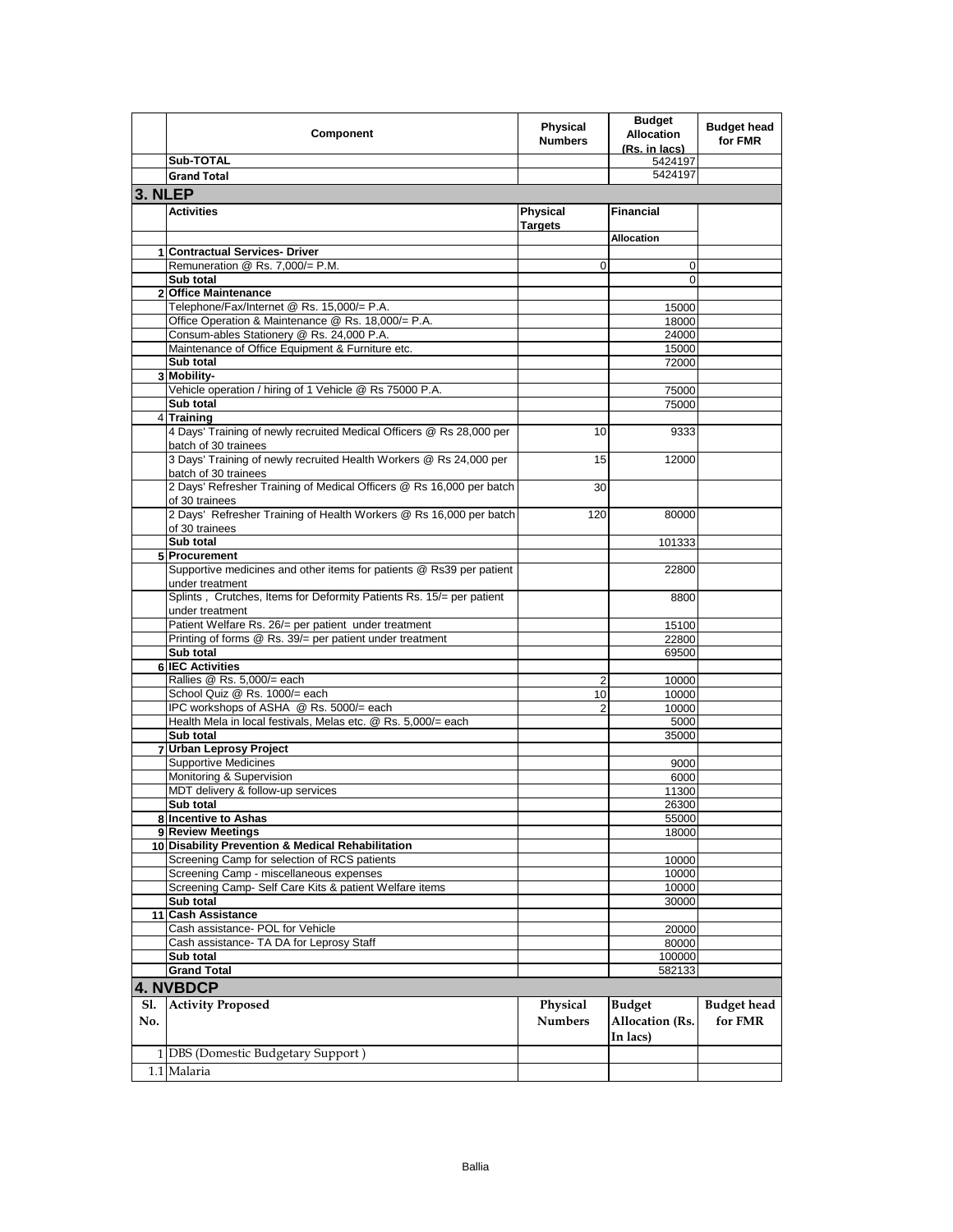|         | Component                                                                                   | <b>Physical</b><br><b>Numbers</b> | <b>Budget</b><br><b>Allocation</b><br>(Rs. in lacs) | <b>Budget head</b><br>for FMR |
|---------|---------------------------------------------------------------------------------------------|-----------------------------------|-----------------------------------------------------|-------------------------------|
|         | Incentive to ASHA                                                                           |                                   |                                                     |                               |
|         | Training                                                                                    |                                   |                                                     |                               |
|         | Monitoring & Supervision                                                                    |                                   | 45000                                               |                               |
|         | BCC/IEC Anti Malaria Month                                                                  |                                   | 20000                                               |                               |
|         | Malaria: Total                                                                              |                                   | 65000                                               |                               |
|         | 1.2 Elimination of Lymphatic Filarisis                                                      |                                   |                                                     |                               |
|         | Training of MO's                                                                            |                                   | 43737                                               |                               |
|         | Training of Paramedical / Supervisor                                                        |                                   | 131211                                              |                               |
|         | Night Survey                                                                                |                                   | 47000                                               |                               |
|         | POL/Mobility                                                                                |                                   | 63000                                               |                               |
|         | Training of drug Disrtibuters                                                               |                                   | 251448                                              |                               |
|         | Honorarium of drug distributers                                                             |                                   | 701959                                              |                               |
|         | Honorrium of Supervisors                                                                    |                                   | 82062                                               |                               |
|         |                                                                                             |                                   | 60000                                               |                               |
|         | <b>Morbity Management</b><br>Inter Sectoral Conver. & social mobilization in Ly. Filariasis |                                   | 180000                                              |                               |
|         | from malaria IEC/BCC                                                                        |                                   |                                                     |                               |
|         | Filaria: Total                                                                              |                                   | 1560417                                             |                               |
|         | 1.3 Dengue/ Chikungunya                                                                     |                                   |                                                     |                               |
|         | Apex Referral Lab                                                                           |                                   |                                                     |                               |
|         | sentinel surveillance Hospital                                                              |                                   |                                                     |                               |
|         | Epidemic Preparedness & rapid response                                                      |                                   |                                                     |                               |
|         | Training Workshop                                                                           |                                   |                                                     |                               |
|         | Dengue/ Chikungunya from malaria IEC/BCC                                                    |                                   |                                                     |                               |
|         | Dengue/ Chikungunya: Total                                                                  |                                   | 0                                                   |                               |
|         |                                                                                             |                                   |                                                     |                               |
|         | $1.4$ AES/JE                                                                                |                                   |                                                     |                               |
|         | Strengthing of Surveillance Treatment facilities                                            |                                   | 20000                                               |                               |
|         | Strengthing of Surveillance diagnosis JE lab facilities                                     |                                   | 0                                                   |                               |
|         | Capacity building / Traiging                                                                |                                   | 0                                                   |                               |
|         | monitoring and Supervision                                                                  |                                   | 15000                                               |                               |
|         | Communi. Awareness in JE/AES from Malaria IEC/BCC                                           |                                   |                                                     |                               |
|         | AES/JE: Total                                                                               |                                   | 35000                                               |                               |
|         | 2 Kala-azar                                                                                 |                                   |                                                     |                               |
|         | Kalazar Survey                                                                              |                                   | 74000                                               |                               |
|         | Kalazar Fortnight Campain                                                                   |                                   | 100000                                              |                               |
|         | IEC/BCC                                                                                     |                                   | 160000                                              |                               |
|         | Labour Charges                                                                              |                                   | 585000                                              |                               |
|         | Total Kala-azar                                                                             |                                   | 919000                                              |                               |
| 5. IDSP |                                                                                             |                                   |                                                     |                               |
|         | SI. No. Activity                                                                            | <b>Physical</b>                   | <b>Annual Budget</b><br><b>Allocation</b>           | <b>Budget Head</b><br>for FMR |
|         | 1 Salary of Staff                                                                           |                                   |                                                     |                               |
| Α       | Epidemiologist@26500/mth                                                                    | 1                                 | 318,000                                             |                               |
| B<br>C  | Data Manager. @13500/mth.<br>Data Entry operator. @8500/mth                                 | $\mathbf{1}$<br>1                 | 162000<br>102000                                    |                               |
|         | <b>Sub Total</b>                                                                            |                                   | 582,000                                             |                               |
|         | 2 Operational cost                                                                          |                                   |                                                     |                               |
| Α       | Mobility support.@4000/mth                                                                  |                                   | 48,000                                              |                               |
| Β       | Office Expenses.@2000/mth<br>Sub Total                                                      |                                   | 24,000<br>72,000                                    |                               |
|         | 3 Outbreak investigation & response                                                         |                                   |                                                     |                               |
|         | ASHA Incentives for outbreak reporting.@1000/mth (Rs. 100 for each                          |                                   | 12,000                                              |                               |
| Α       | reporting)                                                                                  |                                   |                                                     |                               |
| B<br>С  | Consumables for Distt. Lab<br>Collection & transportation of samples.@6000/year             |                                   | 0<br>6,000                                          |                               |